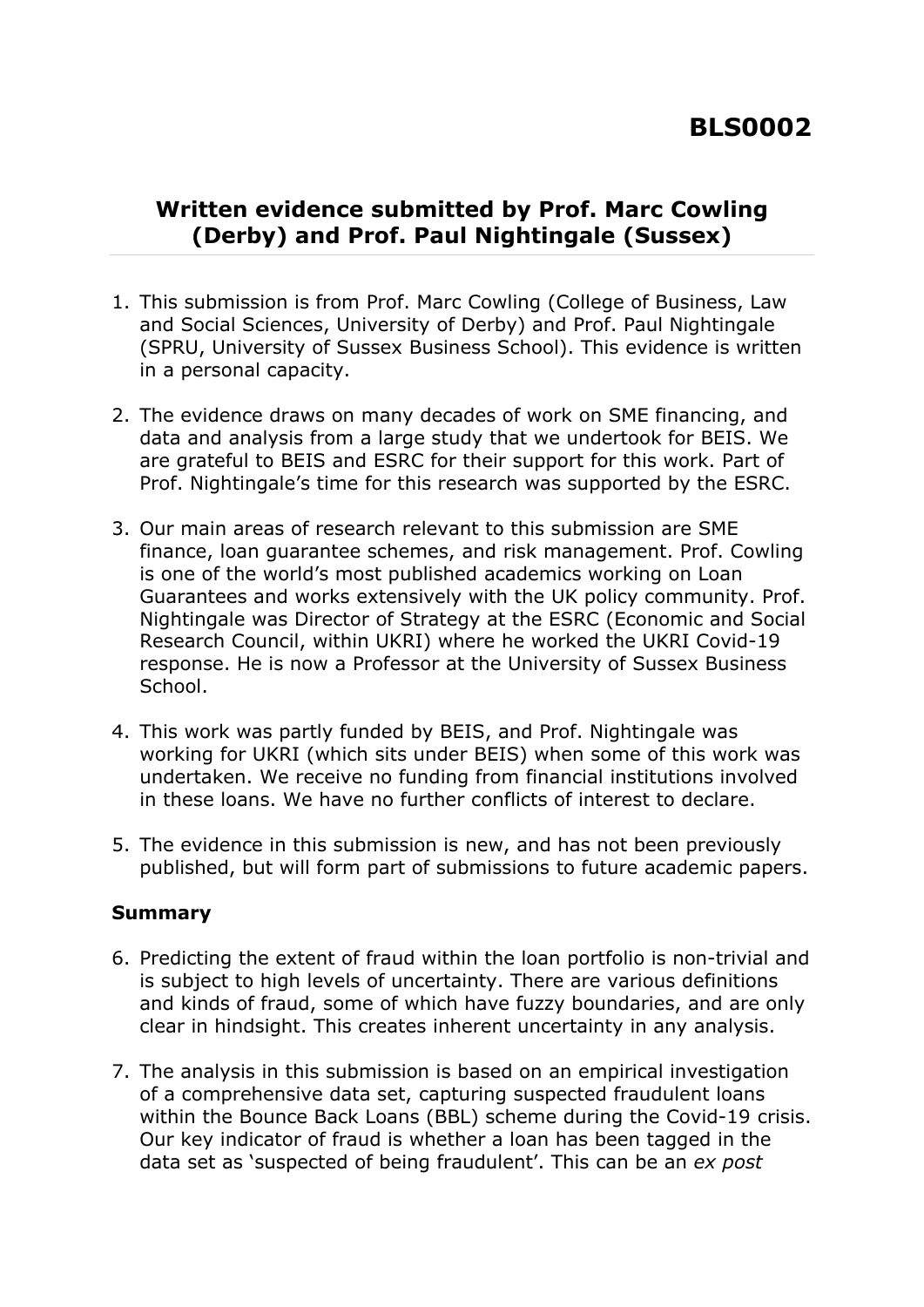indicator, that is tagged to a loan at the point that the loan is not repaid. This indicator is likely to miss some loans that are fraudulent and also incorrectly tag loans that are legitimate (for example, if a lending institution has made a bad decision and is seeking to cover its own failings).

- 8. Our analysis suggests the incidence of suspected fraud is relatively low given the size of the scheme with only 0.71% of total loans issued tagged as being of concern. This equates to 6,904 loans with a total cash value of £301 million. The accuracy of this estimate depends on how closely the indicator matches 'actually fraudulent' cases.
- 9. While this is low in the context of the one million BBL scheme loans, with a contingent liability of £46.5bn, the suspected fraudulent lending cash value equates to the total lending issued under guarantee in a typical year of the Enterprise Finance Guarantee (the predecessor of the Covid-19 loan guarantee schemes).
- 10. A small number of alternative finance providers have a much higher probability of issuing loans that are flagged as being suspected of fraud. The scale of this difference in probability suggests systemic failure rather than coincidence. This may reflect their lack of formal interaction or personal relationship with firms, or their relative inexperience in handling the sheer volume of loans issued, and/or a failure in their lending processes and systems.
- 11. Other key findings include:
- Larger BBL loans had a higher suspected fraud incidence, and particularly loans where the ratio of loan value to annual sales was above 20%.
- Loans with shorter maturity had a higher suspected fraud incidence.
- Firms with smaller annual sales were more likely to be flagged as potentially fraudulent.
- Sole traders had a higher probability of suspected fraud.
- Firms located in London and to a lesser extent, the West Midlands had a higher probability of suspected fraud.
- Firms in the construction, household services sector, as well as those in other services, administrative services, and mining were all associated with a higher probability of suspected fraud.

#### **Fraud in the BBL Portfolio**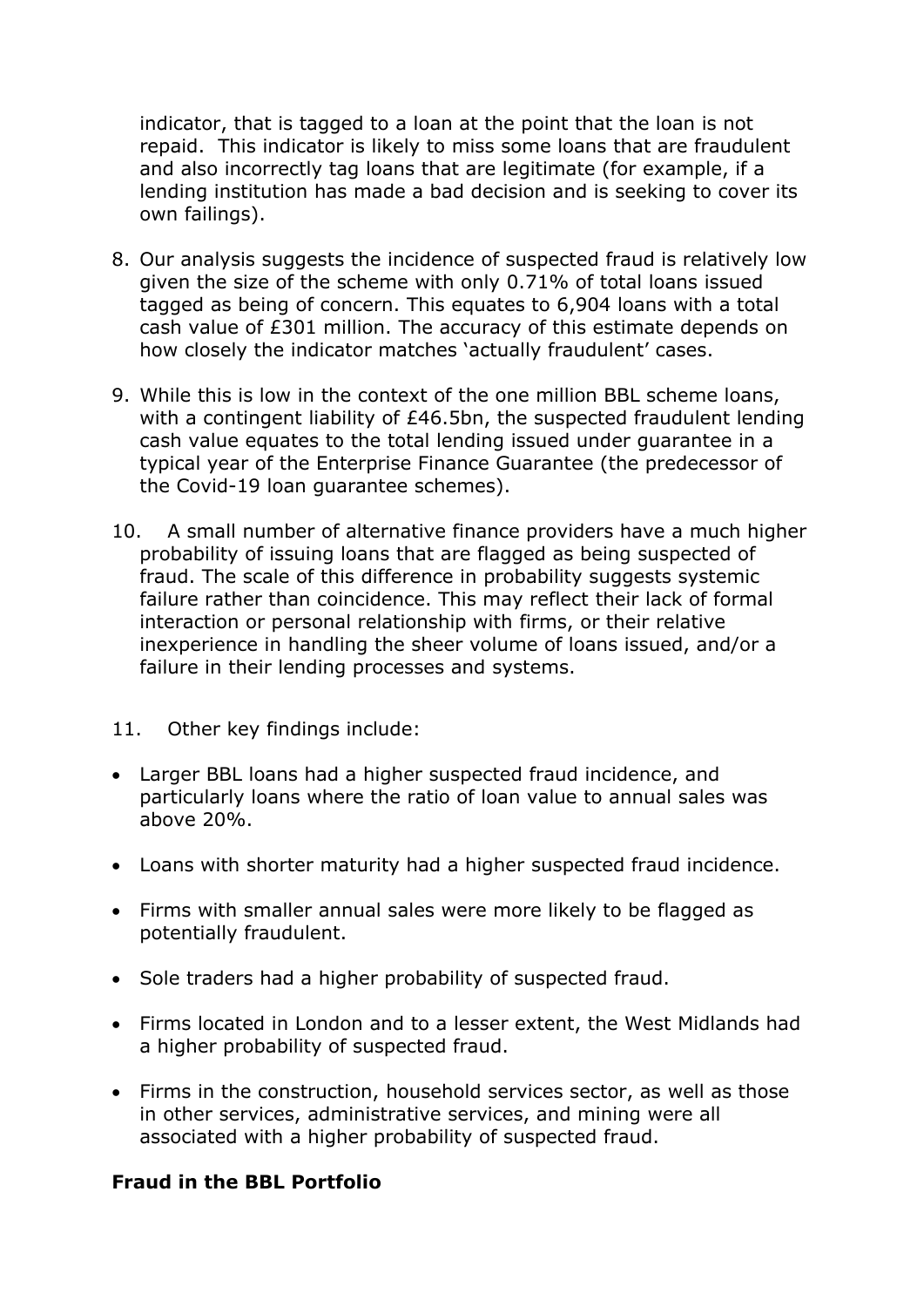- 12. Prior to the pandemic very significant numbers of firms in the UK had very limited financial resources and were at severe risk of failing (Cowling et al, 2020). In response, the UK government introduced three new large-scale Covid-19 loan guarantee schemes alongside its income protection scheme. The most significant of these loan guarantee schemes in terms of number of loans issued and the total cash volume of guaranteed loans was the Bounce Back Loan (BBL) scheme.
- 13. The BBL Scheme was explicitly targeted at the smallest businesses with a lending ceiling of £50,000 and a fixed interest rate of 2.5% with a 12 month repayment holiday. In total more than 1 million loans with a total value of £70bn, and a contingent liability of £46.5bn, were issued under guarantee under BBL.
- 14. As the Covid-19 crisis unfolded there was political and economic urgency in getting BBL loans out to smaller business as quickly as possible. As a result, the normal third party loan application processes and procedures were relaxed, and the formal legal requirements of the consumer credit act were temporarily suspended for BBL lending. Whilst this speed up cash transfers to small businesses it also raised the potential for fraudulent loan applications to be made and approved with little *ex ante* scrutiny.
- 15. To understand the extent of this potential fraud we have analysed 971,000 BBL guaranteed loans issued during the Covid-19 crisis in the UK using a unique ex post fraud identifier.
- 16. The BBL scheme was introduced in May 2020 with a maximum loan ceiling of £50,000 to support lending to cash-constrained small businesses. There was no portfolio cap associated with BBL lending because of the pressing need to get large numbers of loans to struggling businesses. The scheme was closed on March 31st 2021.
- 17. The need to get funds to SMEs quickly meant the administrative process was streamlined and speeded up, with a relaxation of the need to comply with the Consumer Credit Act. As a result, the loan decisionmaking role was taken away from banks who became a simple conduit to channel urgently needed loan funds to firms.
- 18. Previous academic research has shown that loan quality worsens when loan officers are time constrained (in this case they would have been swamped with 1 million BBL loan requests), (Campbell, Loumioti, and Wittenberg-Moerman, 2019).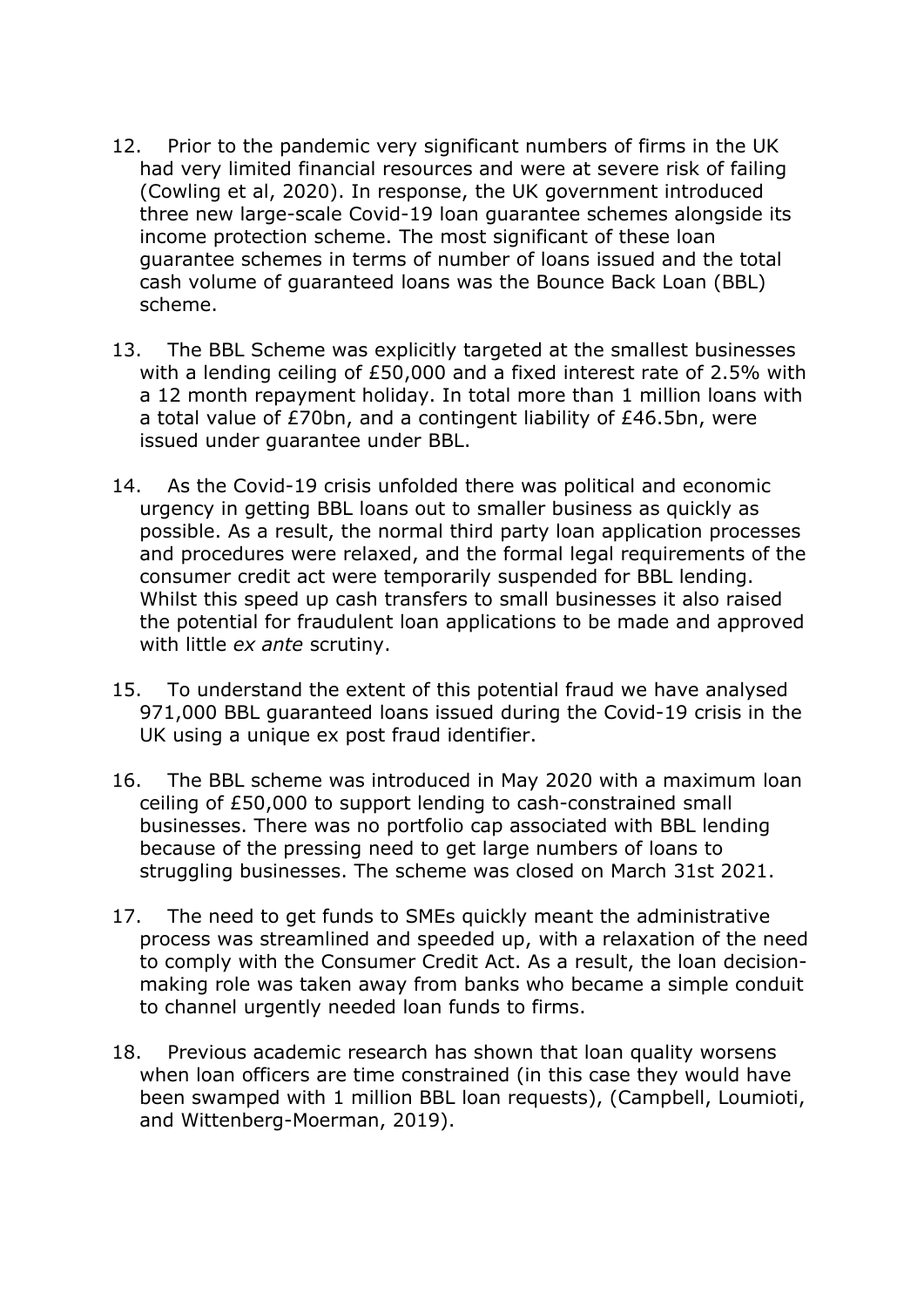- 19. Pre-determining the loan contract parameters, sped up and streamlined the process, but reduced the role of specialist, expert loan officers. This is potentially problematic during crisis periods, as previous research (Wang, et al 2021) suggests the average quality of information used in loan decisions is lower, which can lead to an increase in fraudulent borrowing.
- 20. To understand the extent and nature of potential fraudulent lending, we have analysed the full population of UK government guaranteed loans issued under the auspices of three Covid-19 special loan guarantee schemes, the Bounce Back Loan Scheme (BBL), the Coronavirus Business Interruption Scheme (CBILS), and the Coronavirus Large Business Interruption Scheme (CLBILS).
- 21. This involves loan level data for 1,048,575 loans across the three schemes, split between the BBL scheme (971,302 loans totalling £32.7bn), the CBILS scheme (76,704 loans totalling £26.5bn), and the CLBILS scheme (569 loans totalling £7.1bn). The respective average loan sizes across the three schemes are £32,754, £264,496 and £7.1m over the period March 2020 until July 2021.
- 22. The key variable we are concerned with is an ex ante "suspected fraud" indicator. This is categorised into four 'types' of suspected fraud: Application first party fraud; Organised crime fraud; Other fraud; Third party fraud. Table 1 below reports the incidence and distribution of suspected fraud across the four types.

|                         | % of total BBL Loans | % of Suspected          |
|-------------------------|----------------------|-------------------------|
|                         | <b>Issued</b>        | <b>Fraudulent Loans</b> |
| <b>None</b>             | 99.3                 |                         |
| Suspected fraud         | 0.7                  |                         |
| Application first party |                      | 87.7                    |
| fraud                   |                      |                         |
| Organised crime fraud   |                      | 3.7                     |
| Other fraud             |                      | 3.3                     |
| Third party fraud       |                      | 5.3                     |
| Total                   | 100                  | 100                     |

Table 1: fraud across types of suspected fraud Type of Suspected Fraud

23. The incidence of suspected fraud is low at 0.71% of the total number of loans issued. Of those BBL loans that are flagged as suspected fraudulent loans, the most common type is "application first party fraud", which occurs when the applicant firm is suspected of making a fraudulent loan application.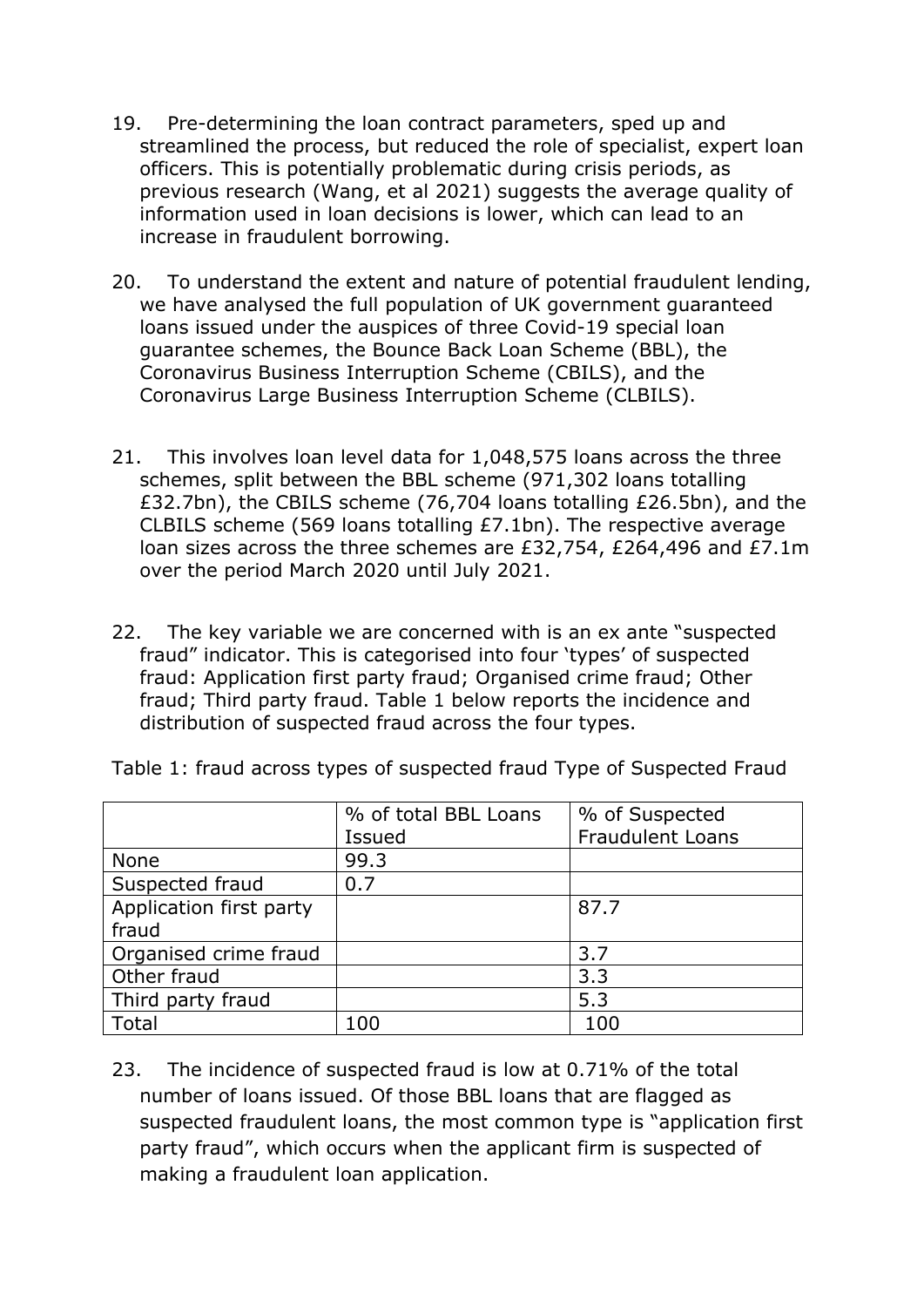24. First party fraud occurs when someone or a group of people, give false information to gain financially, for example, by misrepresenting their identity or their financial or business circumstances. Third party fraud occurs when someone, or a group of people, use someone else's identify without their knowledge to gain financially. The other types of suspected fraud are relatively minor.

#### **How suspected fraudulent lending differs by type of financial institution.**

25. Our data allows us to explore differences across types of financial institution. While our indicator is imperfect, it does provide a basis for comparison, and these differences are likely to reflect 'real' differences.

Table 2: Suspected Fraudulent Loans across different types of financial institutions

| <b>Type of Financial Institution</b> | % of Suspected Fraudulent<br>Loans |
|--------------------------------------|------------------------------------|
| Asset financier                      | 0.71                               |
| Big Bank                             | 0.71                               |
| Invoice financier                    | 0.36                               |
| Other institution                    | 7.6                                |
| Responsible finance provider         | 2.8                                |
| <b>Small Bank</b>                    | 0.61                               |
| Total                                | 0.71                               |

26. Table 2 reports this data and shows that 'other' non-core types of financial institution have a suspected fraud incidence more than 10 times the average. This is an obvious concern. This 'other' group includes European Social Fund supported lenders, regional investment funds, and an eclectic mix of fintech and other financial intermediaries including many with an on-line only presence.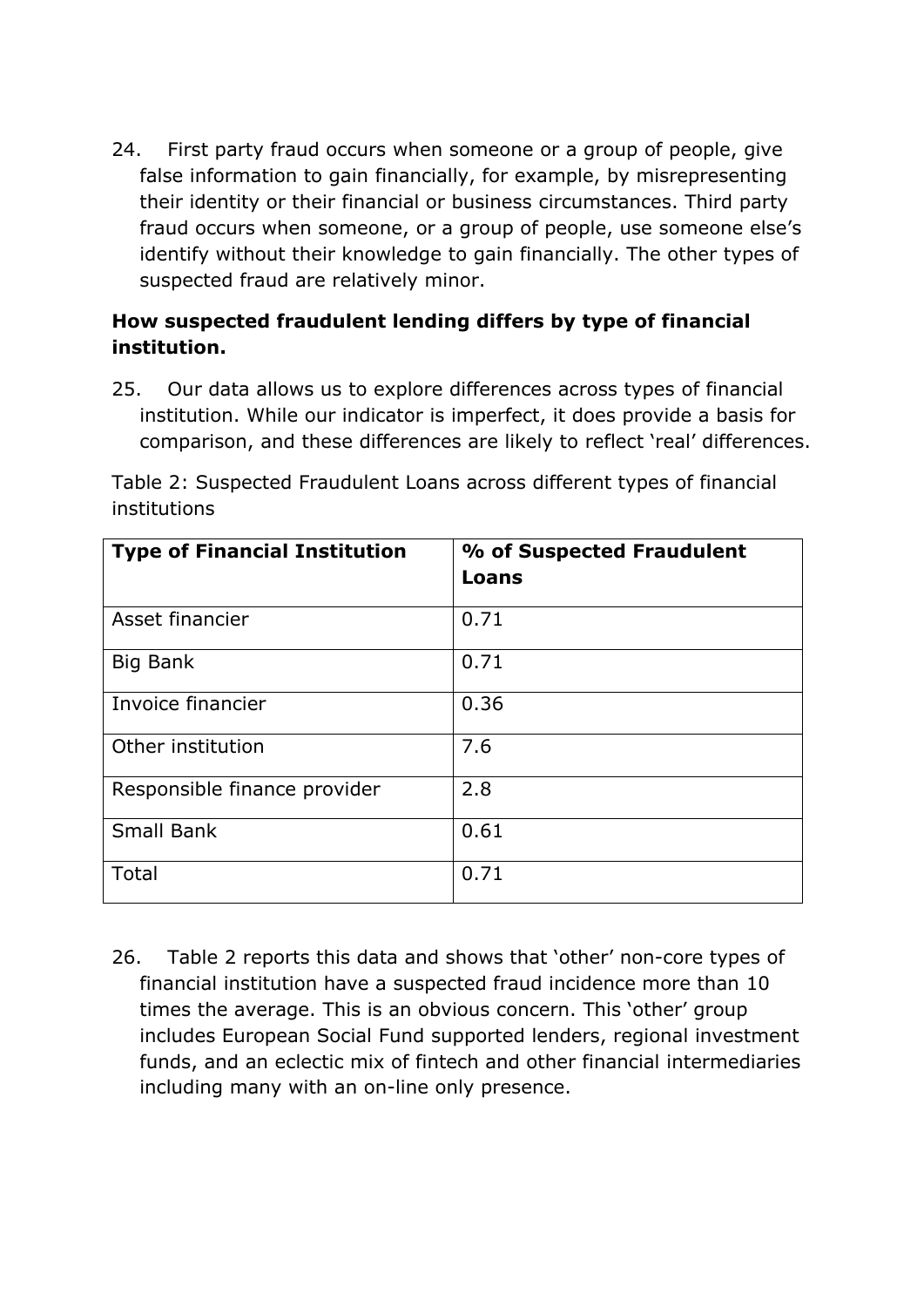- 27. There appears to be one lending institutions that has exceptionally high suspected fraud incidence (>26%) given the number of loans they advanced and a further two who have relatively high rates.
- 28. We also see that "responsible finance providers" (local or regional not-for-profit lenders) have a higher incidence of lending with suspected fraud.

#### **Differences in loan and firm size characteristics**

- 29. Our evidence suggests that there are differences between No Fraud and Suspected Fraud in terms of the Loan Size which are £32,676 and £43,542 respectively.
- 30. Average fraudulent loans were also slightly larger in respect of the amount borrowed as a share of turnover at 20.9% compared to 19.1% but did not breach the 25% scheme rule. The average sales turnover for firms with suspected fraudulent loans was lower at £262k compared to £295k for No Fraud firms.
- 31. Our evidence suggests that there are tiny differences between No Fraud and Suspected Fraud in terms of the Loan Term (measured in months) which are 72.2 months and 72.0 months respectively.

## **Differences across industries**

- 32. Table 4 shows that four sectors stand out as having a disproportionately high share of suspected fraud. All other sectors had a lower incidence of fraud compared to their share of the total distribution of BBL loans.
- 33. Nearly one-quarter of loans that are suspected of being fraudulent are in the construction industry.
- 34. The relative incidence of suspected fraudulent loans is also very high in other services, and to a lesser degree transport & storage and administrative & support services. It is not immediately clear why these particular sectors have a high incidence of potential fraud compared to other service sector industries.

Table 4: Suspected fraud and industry distribution (High incidence industry sectors)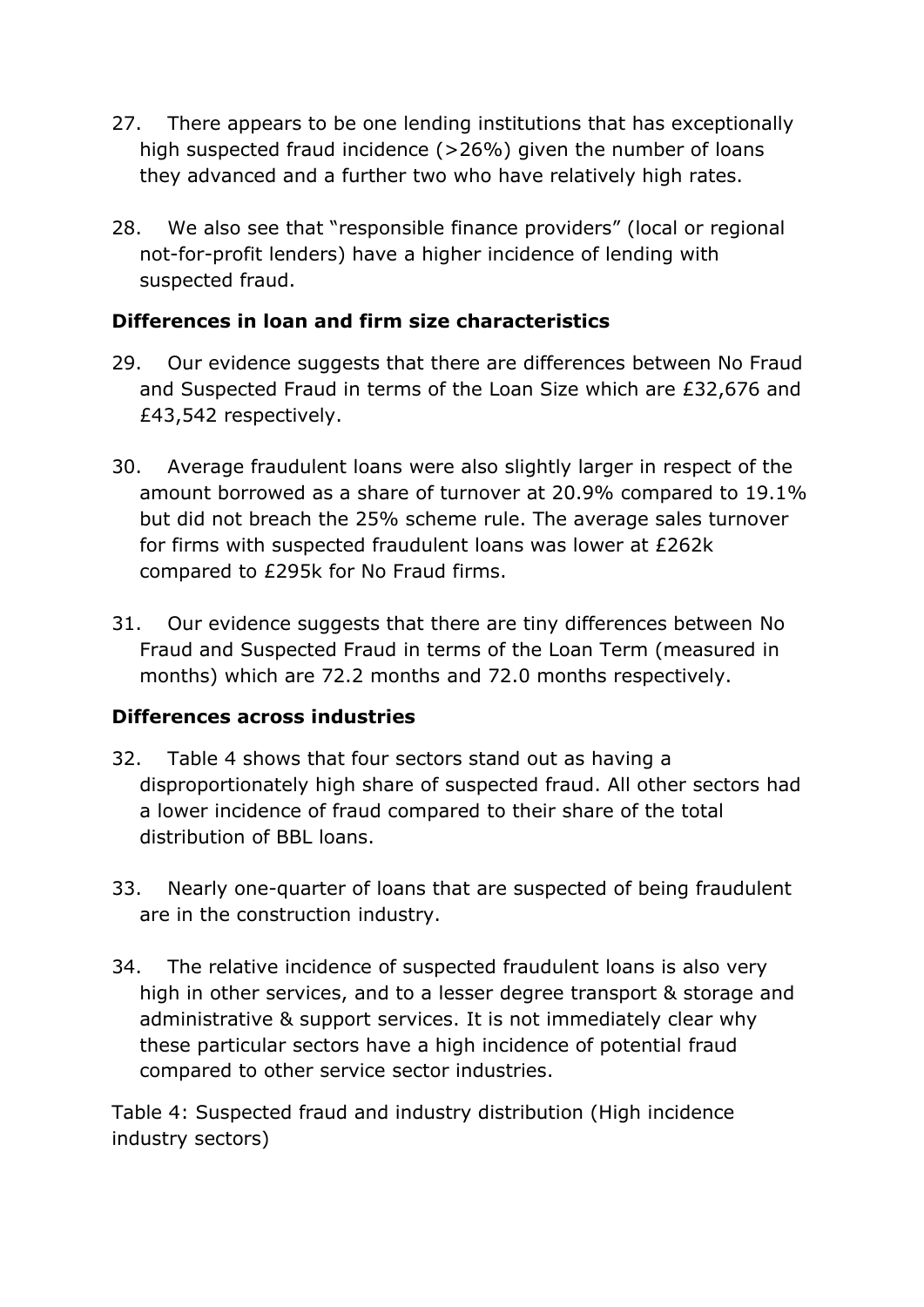| <b>Industry Sector</b>                      | No Fraud   | Suspected Fraud |
|---------------------------------------------|------------|-----------------|
|                                             | % of loans | % of loans      |
| Construction                                | 16.3       | 23.4            |
| Transport & Storage                         | 5.2        | 7.9             |
| Administrative &<br><b>Support Services</b> | 7.3        | 11.2            |
| <b>Other Services</b>                       | 5.4        | 10.0            |

# **The Regional Distribution of Suspected Fraud**

35. Our data also allows us to explore the regional distribution of suspected fraud as a percentage of total loans, which is set out in table 5.

| Region               | No Fraud   | <b>Suspected Fraud</b> |
|----------------------|------------|------------------------|
|                      | % of loans | % of loans             |
| East Midlands        | $6.2$      | 6.4                    |
| East of England      | 9.5        | 8.4                    |
| London               | 21.8       | 40.5                   |
| North East           | 2.8        | 2.0                    |
| North West           | 10.2       | 9.1                    |
| Northern Ireland     | 2.8        | 0.83                   |
| Scotland             | 6.3        | 2.5                    |
| South East           | 14.0       | 9.1                    |
| South West           | 7.4        | 3.5                    |
| Wales                | 4.2        | 1.5                    |
| <b>West Midlands</b> | 8.0        | 10.1                   |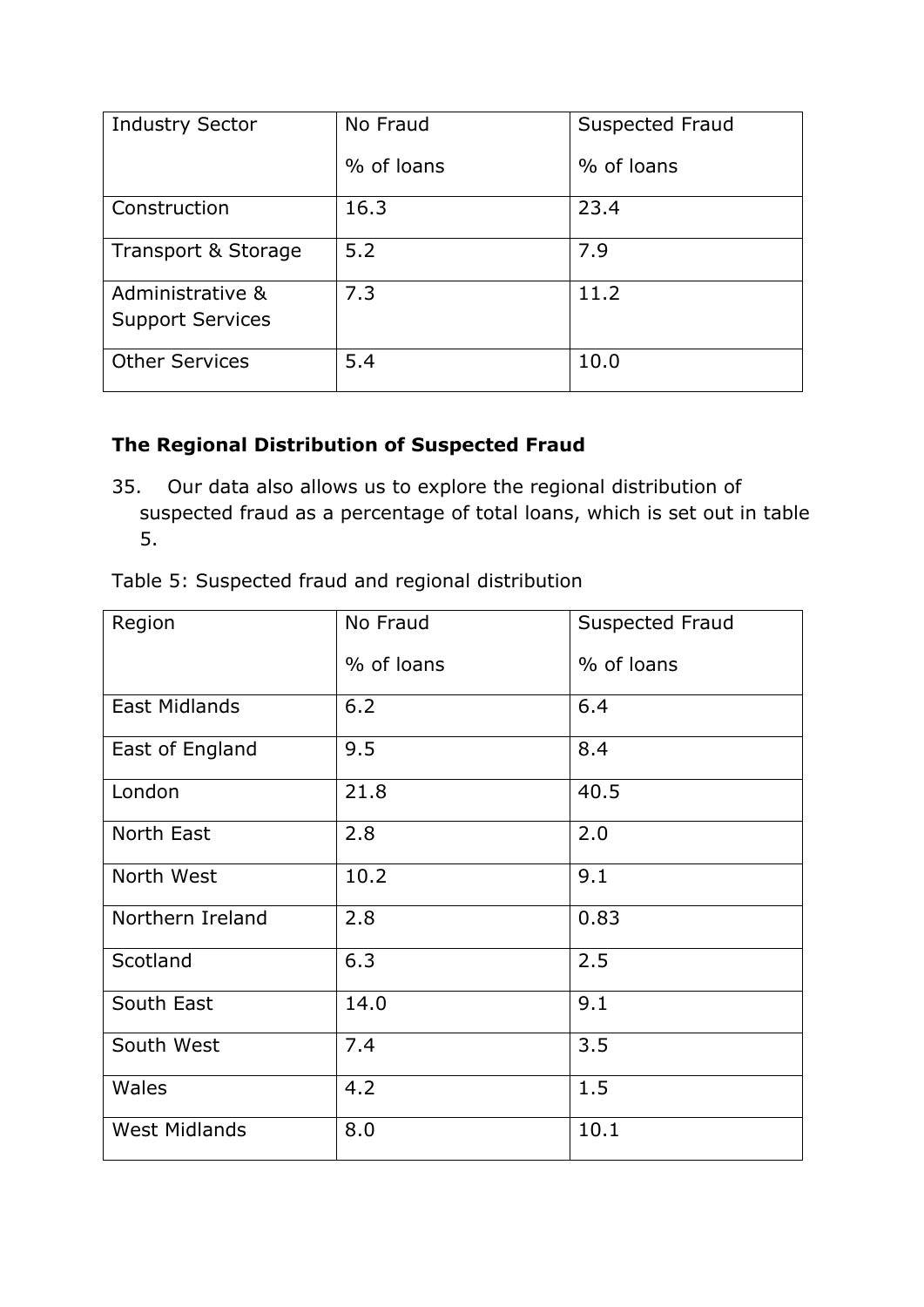| Yorkshire &<br>Humberside | 6., | 6.0 |
|---------------------------|-----|-----|
| Total                     | 100 | 100 |

36. From Table 5, it would appear that suspected fraudulent lending on BBL is solely concentrated in London and the West Midlands. Aside from a slightly higher relative incidence in the East Midlands, no other geographic region of the UK has a greater share of suspected fraud than their relative share of non-fraudulent BBL loans. This evidence suggests that these two regions merit more detailed investigation.

#### **The importance of legal form**

37. The legal form of a SME has a major impact on its behaviour. Table 6 shows that legal form is important for understanding the incidence of suspected fraud. It shows a disproportionately high share of loans flagged as suspected fraudulent loans from sole traders where they make up 56.3% of the loans of concern and only 17.3% of the no fraud loans. Whilst the actual share of private limited companies with loans flagged as being suspected fraudulent ones is large ( $\sim$ 42.6%) it is very low relative to their share of non-suspected fraudulent loans  $(\sim 77.5\%)$ .

| Legal Form                        | No Fraud % of loans | Suspected Fraud % of<br>loans |
|-----------------------------------|---------------------|-------------------------------|
| Limited Liability<br>Partnership  | 0.6                 | 0.25                          |
| Other legal form                  | 0.4                 | 0.6                           |
| Partnership                       | 4.2                 | 0.25                          |
| <b>Private Limited</b><br>Company | 77.5                | 42.6                          |
| <b>Public Limited</b><br>Company  | 0.04                | 0.01                          |
| Sole Trader                       | 17.3                | 56.3                          |

Table 6: Suspected fraud and legal form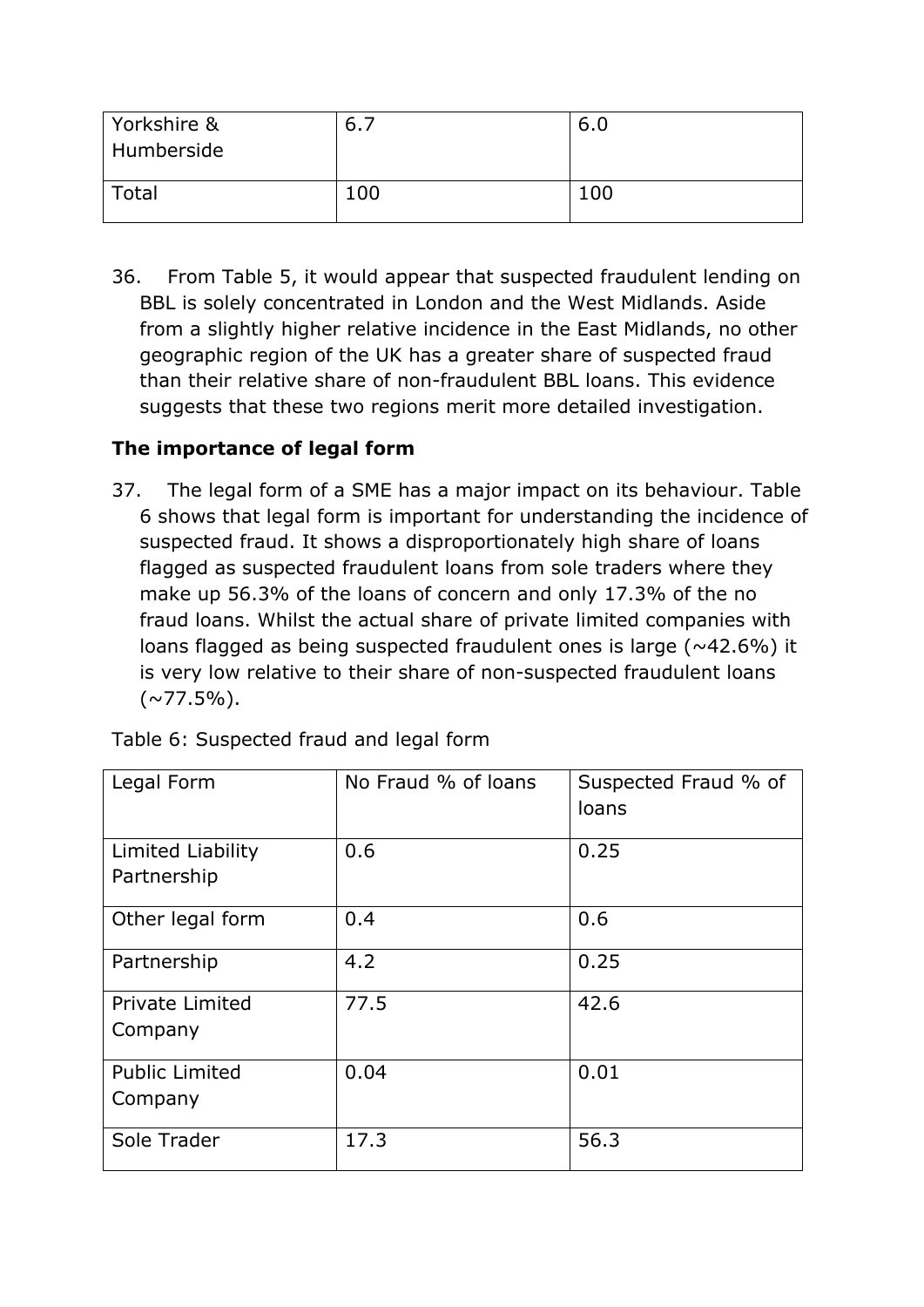| - - - | -<br><u>.</u> |  |
|-------|---------------|--|
|       |               |  |

#### **Summary of analysis**

38. Loans that have been flagged as being suspected of being fraudulent have the following characteristics:

 $\Box$  Largely suspected as being fraudulent due to a misrepresentation by the business itself,

 $\Box$  Have a total accumulated value of £301m,

 $\Box$  Are most likely to have originated in an alternative finance provider,

 $\Box$  Have an average loan value of £43,542 which is £10,885 larger on average than lending that is not suspected of fraud,

 $\Box$  Are made to businesses that, on average, have £32,627 lower sales turnover than businesses that are not suspected of fraud,

 $\Box$  Are disproportionately concentrated in the construction industry and three other sectors,

 $\Box$  Are disproportionately concentrated in London and the West Midlands,

 $\Box$  Are disproportionately concentrated amongst businesses with sole trader legal status .

## **Econometric analysis**

- 39. We also ran econometric models that take into account and control for differences across settings. For example, the reason some regions have higher suspected fraud may be because they have more firms that are risky, compared to other areas. This analysis allows us to control for these differences and isolate the individual effects.
- 40. We estimate a marginal effects probit model that takes into account the binary nature of the variable we are interested in – whether or not a loan is suspected of fraud.
- 41. This modelling exercise confirms the size and direction of the effects we report above, but also allows us to identify and isolate key characteristics that are associated with being flagged as a suspected fraudulent loan whilst holding other factors constant.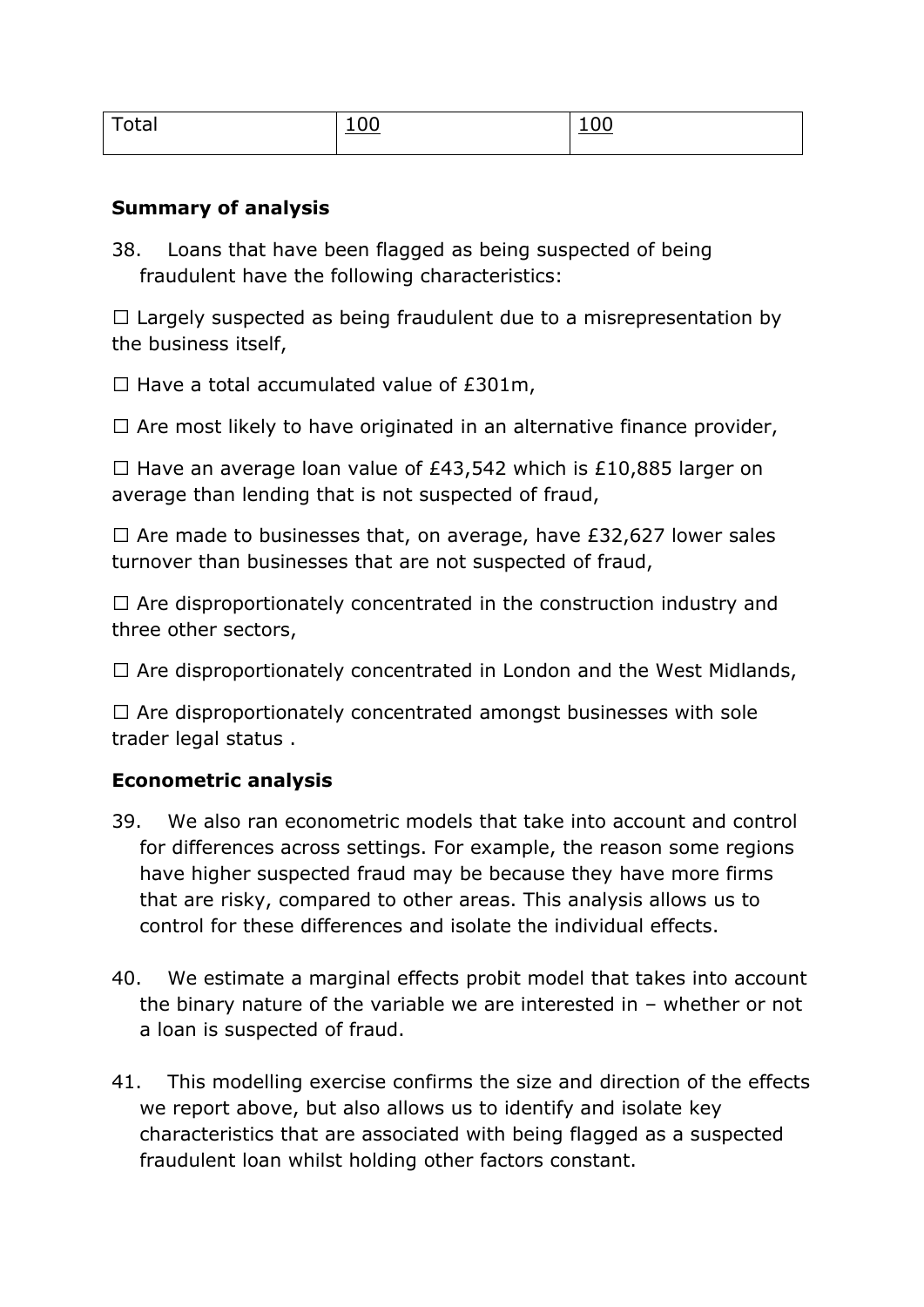42. Figure 1 illustrates the relative probability of suspected fraud by region, compared to the East Midlands region, which is our reference case. This analysis takes into account differences in things like the size and nature of firms across regions and shows that even controlling for these differences London is associated with a significantly larger probability of suspected fraud



#### Figure 1: Relative probability of suspected fraud by region

43. Figure 2 reports significant variation across sectors in the probability that a loan is classified as being suspected of fraud. The magnitude of these differences are much larger than that was observed for regions. The household sector, for example, has the highest suspected fraud probability which is +4.3% higher than agriculture which is our reference industry. Other services, administrative services and mining all have an increased probability in excess of +2.0%, and transport industries and construction both have an increased probability in excess of  $+1.0\%$ . This analysis suggests the influence of being in the construction sector is less than was seen in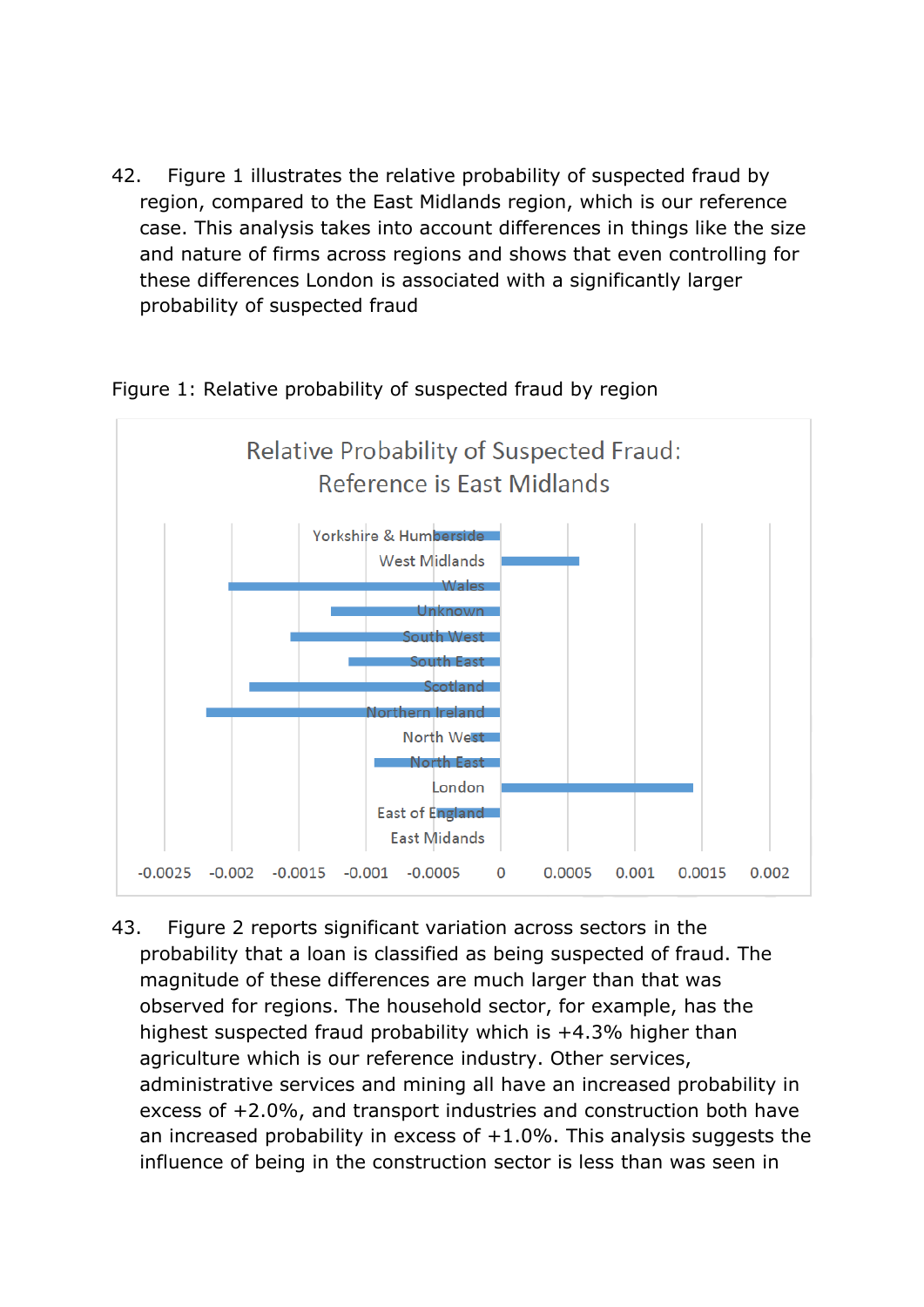the raw data, and reflects other features of the firms in the sector that are more prominent in the construction sector.



Figure 2: Relative probability of suspected fraud by industry

## **Conclusion**

44. The analysis suggests the incidence of suspected fraud is relatively low as a percentage, with only 0.71% of the loans have been tagged as being of concern. However, given the size of the scheme this equates to 6,904 loans with a total cash value of £301 million. The cash value of this suspected fraudulent lending is about the same as the total lending issued under guarantee each year by the previous Enterprise Finance Guarantee.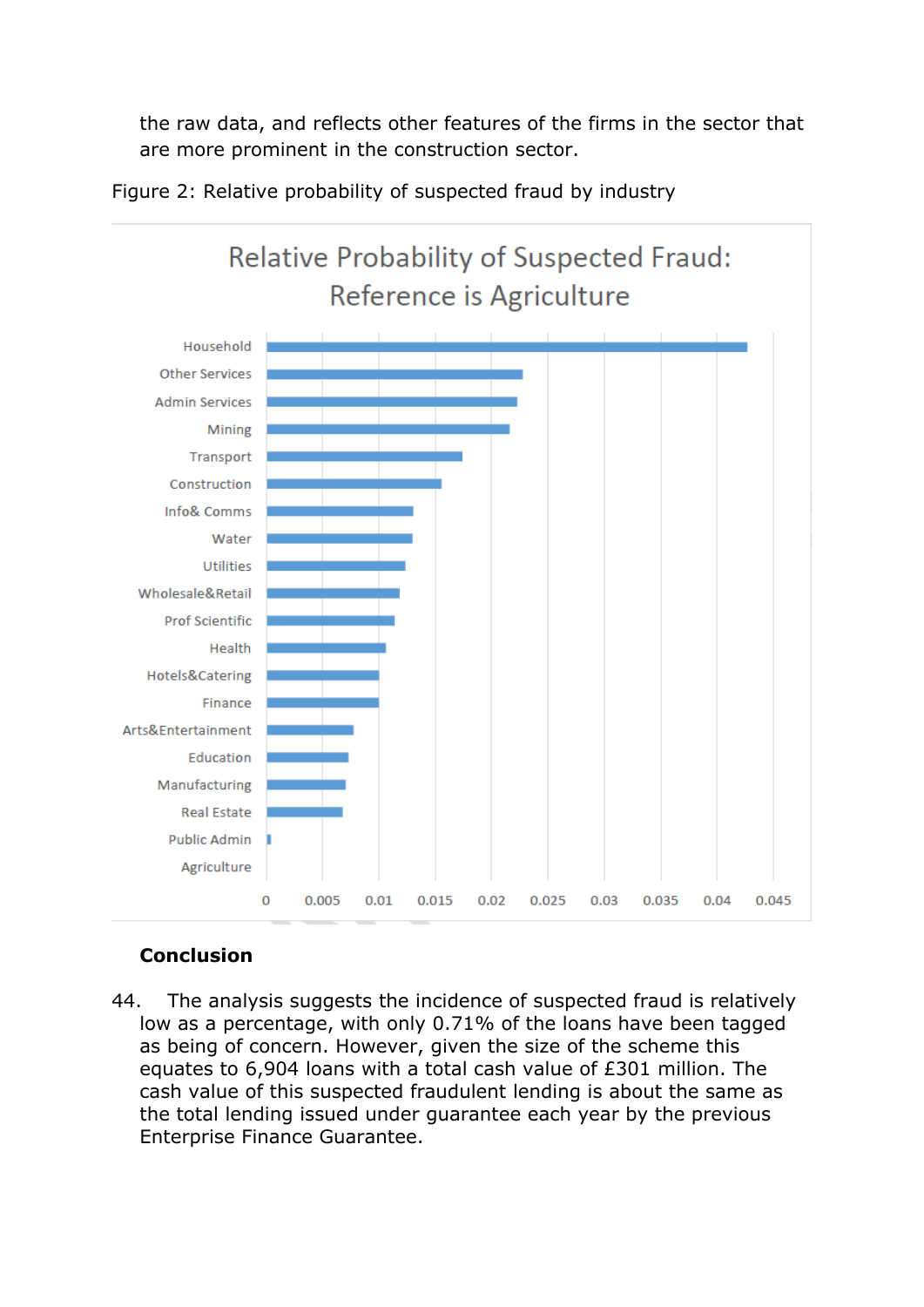- 45. We have found that a small number of alternative finance providers have a much higher probability of issuing loans that are flagged as being suspected of fraud. The scale of this difference in probability is concerning and suggests systemic failure.
- 46. We have also found that larger loans, and loans with shorter maturity, and loans from firms with smaller annual sales had a higher suspected fraud incidence.
- 47. We also found that sole traders had a higher probability of suspected fraud.
- 48. In relation to regions, we find that firms located in London and to a lesser extent, the West Midlands, had a higher probability of suspected fraud.
- 49. Lastly, we find that firms in the construction, household services sector, as well as those in other services, administrative services, and mining were all associated with a higher probability of suspected fraud.
- 50. These findings are not necessarily that surprising given the nature of the scheme, and the importance of supporting very large numbers of firms very quickly. The risks of fraud needed to be traded off against the significant economic damage that would have occurred had the guaranteed loans not been forthcoming. Our previous research (Cowling et al, 2020), found that very large numbers of UK firms were not in a position to support themselves and would be at extreme risk of failing had they not been supported. The extent of this systemic risk is a major policy concern.
- 51. Our findings differ substantively from the fraud estimates documented in the National Audit Office report, "The Bounce Back Loan Scheme: an update" December 2021 which were significantly higher than our estimates for a variety of reasons. The British Business Bank identified a total of 36 fraud risks of which 10 were deemed to be the top fraud risks. A small sample of 1,067 loans were investigated by PWC to identify potential fraud and their initial estimates were that 11% of these loans were potentially fraudulent (including 6.65% probable fraud and 4.50% possible fraud). Aggregating to the whole BBL scheme they arrived at a ceiling of cash fraud estimate of £4.9bn. Further investigations downgraded this to 80 potentially fraudulent loans out of the 1,067 initially investigated. This represents 7.5% of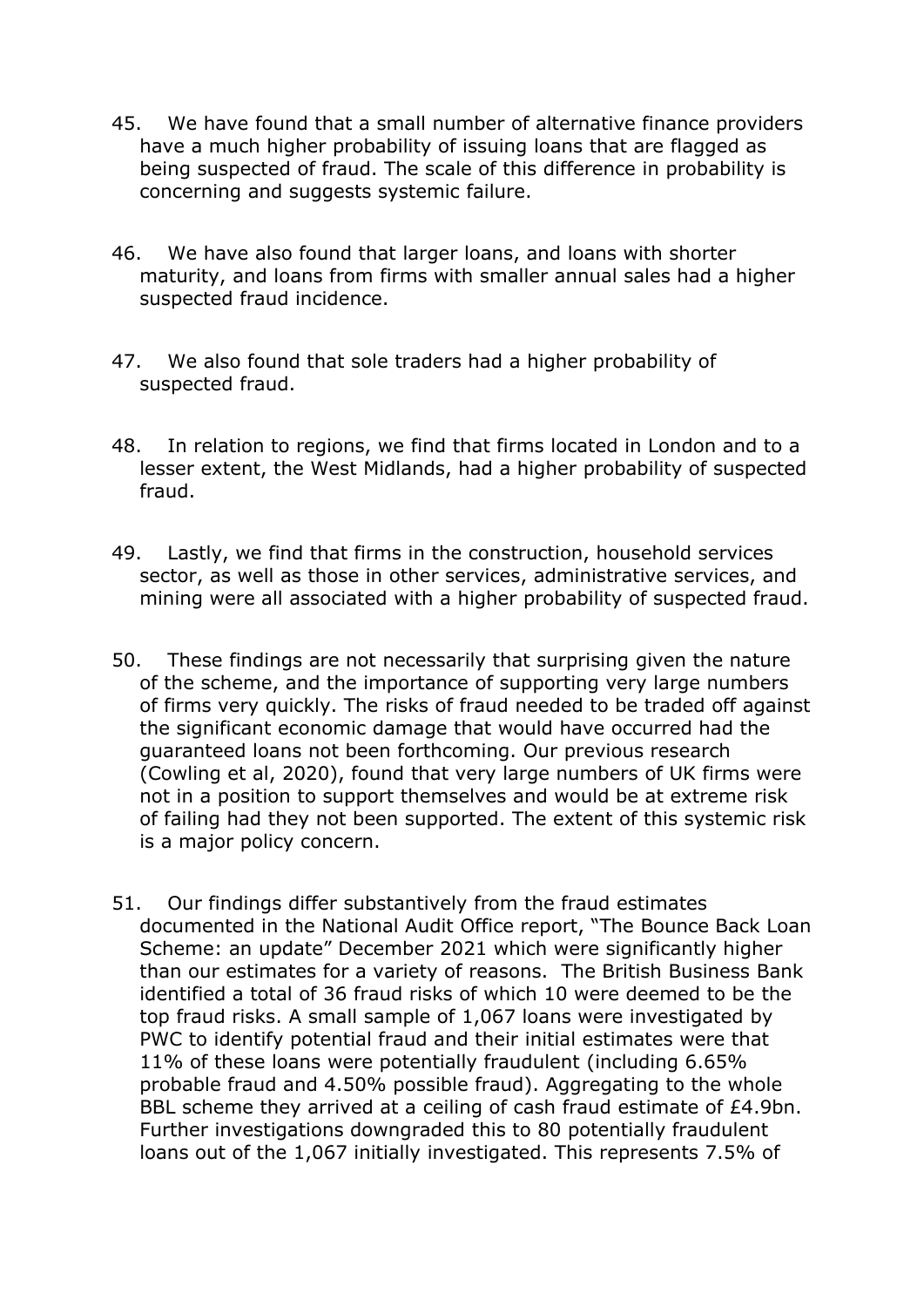their investigation sample. The scale of total potential fraud had a floor of £1.8bn and a ceiling of £5.0bn according to NAO.

- 52. Why do we differ with our estimate of £301m and 0.7% of total loans issued? Firstly, we use the full data set for BBL loans issued until June 2021 rather than a 1% sample of which a total of 80 were classed as probable or possible fraud after second investigation.
- 53. Second, we use the pre-determined suspected fraud flag in the data set. Using reported sales turnover, we find that only 0.88% of loans are issued where the loan to sales ratio breaches the 25% scheme rule. In this sense it is likely that even with a widespread over-and mis-reporting of sales turnover to access larger loans it would take a heroic assumption to upgrade our fraud estimates to anything near those estimated in the NAO report.
- 54. Third, it is also the case that suspected and actual fraud does not necessarily translate into subsequent loan default. For example, many firms mis-reporting their income and accessing larger loans are likely to repay. Data from the SME Finance Monitor Covid Waves shows that 1/3<sup>rd</sup> of the highest credit risk Covid guarantee loan recipients had either not spent any of their loan funds at all or very little. The correlation between suspected fraud and known default is 0.62. Actual default by early July 2021 is 1.67% of total loans issued. Where we believe a future problem may occur is for defaulting loans subject to recovery processes. Evidence from the Enterprise Finance Guarantee shows that around 10% of defaulting loans had very lengthy asset recovery process times which is indicative of drawn out legal actions and/or difficulty in identifying relevant assets.
- 55. This last point is important as it suggests caution in moving from a prediction of what percentage of loans are fraudulent to subsequent losses. Technically a firm that misrepresents itself to access a loan that it intends to repay and actual repays may have committed fraud. For example, a London builder may misrepresent themselves to borrow at a lower interest rate in order to buy a new car, and then repay the loan when it becomes due. However, since that loan is repaid, it does not translate into a subsequent loss.
- 56. In conclusion, we feel that the NAO estimate is likely to be an over estimate, of both the extent of fraud and the subsequent costs. However, we caveat this by highlighting that the prediction of fraud is highly uncertain. Different datasets, indicators, and methods are likely to come up with different results. Early indicators of actual default